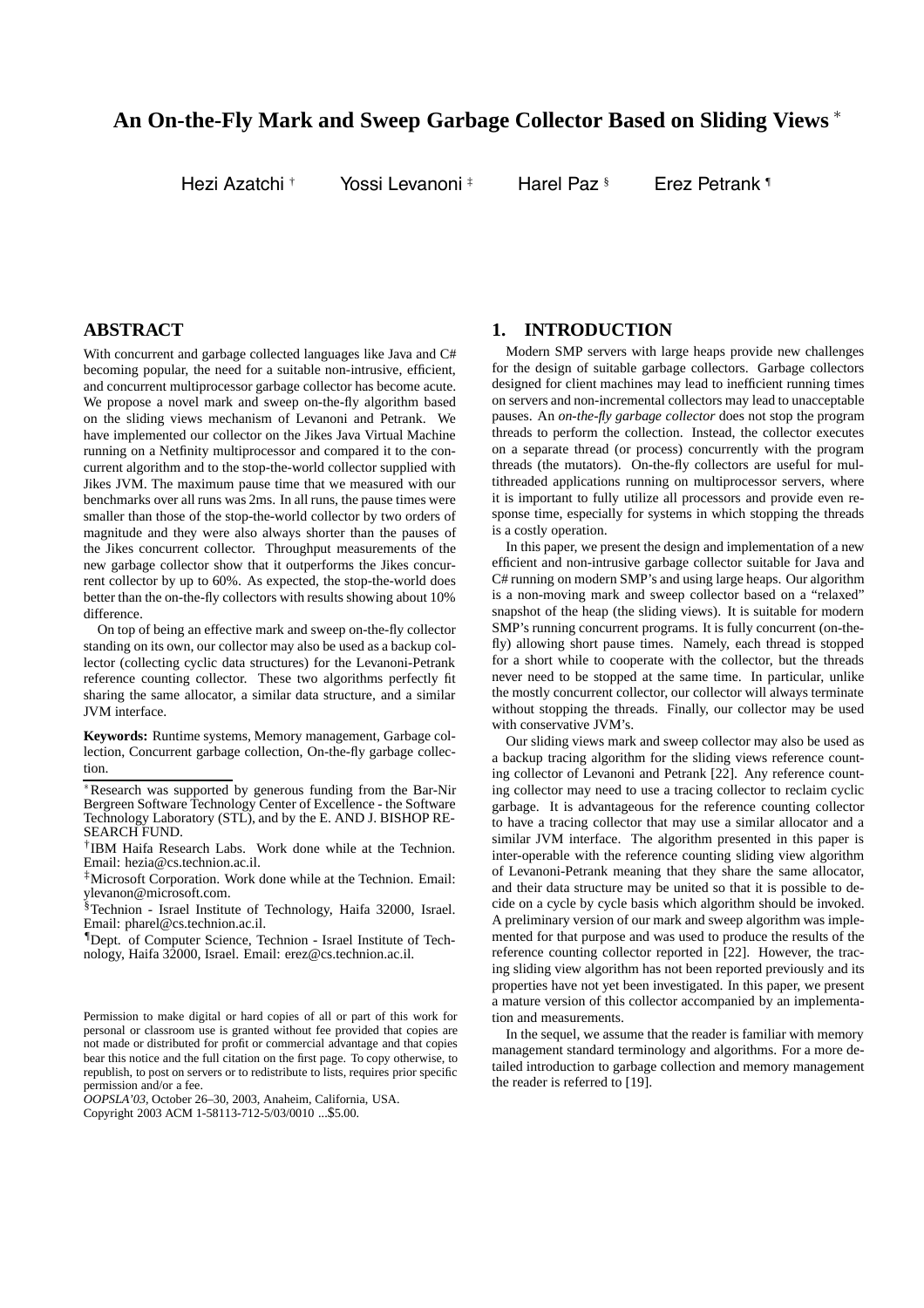## **1.1 The main algorithmic ideas**

The basic *mark and sweep* algorithm operates by stopping all program threads, *marking* any object which is directly reachable (either from a local or a global reference) and then recursively marking any object which is pointed to by a marked object. Then, any object, which is not marked is *swept*, i.e., reclaimed. Finally, program threads are resumed.

To simplify the presentation of our new collector, we start with a simple concurrent mark and sweep that uses a snapshot. Concurrent mark and sweep collectors perform some, or all, of the above steps concurrently with the program threads (the mutators). *Snapshot at the beginning* [30, 14] mark and sweep collectors exploit the fact that a garbage object remains garbage until the collector recycles it, i.e., being garbage is a stable property. Thus, snapshot at the beginning operates by:

- 1. stopping the mutators,
- 2. taking a snapshot (replica) of the heap and roots,
- 3. resuming the mutators,
- 4. tracing the replica,
- 5. sweeping all objects in the original heap whose replicated counterparts are unmarked. These reclaimed objects must have been unreachable at the time the snapshot was taken and hence they remain unreachable until the collector eventually frees them.

The problem with this approach is that making a snapshot of the heap is not realistic. It requires too much space and time. However, a useful property of today's benchmarks is that even if they employ a large heap, only a small part of it is modified at a time.

Loosely speaking, our algorithm works as follows. Assume first, that the heap does not change at all (which is not correct) and traverse the heap concurrently with the program activity. However, the heap *is* modified by the program threads and we cannot ignore it. Our solution is to record objects states before they are first modified by a mutator. Later, we trace according to the recorded state. A mechanism that remembers the object state before it is first modified by a mutator has been developed in [22] for monitoring changes in reference counts. We employ that mechanism for our algorithm.

However, we get substantial savings from adapting this mechanism to a mark and sweep collector. The first saving is obtained by the fact that recording is necessary only when the collector is active. The second saving is due to the fact that we need to record an object *A* only if the object *A* is modified after the collector started and before *A* is traced. This happens seldom. In particular, new objects are created marked (via the color toggle mechanism). Thus, updates to new objects, which are most frequent, do not require recording the values of the new object. Finally, and similarly to the reference counting saving, we need to record objects only once: the first time they get modified after the collection starts. All these savings make the write barrier very efficient. Usually, it only employs a fast path running only a couple of if statements. The long path of actually recording the object's state is taken infrequently (see the measured statistics in Section 6 below). The modified write barrier that we propose maintains the good properties of the original write-barrier from [22]. In particular, it allows concurrent threads to collect the information with no extra synchronization. More details appear in Section 2.1.

Finally, the algorithm described so far needs to stop all threads at the same time in order to determine the snapshot time. This is

a must with a multiprocessor since we need to determine one specific time at which no thread is in the middle of an update operation or in the middle of creating a new object and at which all threads "know" that a snapshot time has been set. Such wide mutator synchronization increases the pause time, as all mutator threads must come to a halt together. In order to eliminate this synchronization, we let the collector determine the snapshot time for each mutator asynchronously at its own pace. This reduces the pause time to the level reported in this paper but requires some care to assure correctness. In particular, we get a fuzzy snapshot, called a "sliding view" of the heap. This view is not an accurate snapshot, but we can use it for collection with an additional aiding mechanism called "snooping". During the (short) time that the sliding view is determined, the write barrier records all pointer assignments. When marking the roots is over, snooping is stopped and all pointer slots recorded by the snooping mechanism are traced as if they were roots. This may lead to a small amount of floating garbage but it is required for correctness. Details appear in Section 2.2.

In our implementation, we employ the state-of-the-art engineering tricks such as color toggle [21, 16, 5, 18, 12], allowing a simple coloring of allocated objects, and saving some of the sweep work, we use a block oriented allocator [6, 13], bitmaps, etc. We do not elaborate on these engineering issues here.

### **1.2 Comparison to the Levanoni-Petrank collector**

This work is based on the *sliding views* concept from [22]. The collector presented here is a different collector by nature since it is a mark and sweep collector. For today's benchmarks, the tracing collector runs faster. Our contribution here is in presenting the tracing collector, implementing it on the Jikes JVM and measuring its performance against two collectors supplied with Jikes: the onthe-fly reference counting collector and the stop-the-world tracing collector.

The algorithmic contribution in this paper is in the composition of several algorithmic ideas into one optimized collector. We start with the snapshot mark and sweep collector employing ideas from [14, 31]. We then modify this collector to make it suitable for stock hardware: instead of using the operating system copy-on-write feature, we let the mutators record modified objects via a write barrier. But now, we may borrow the mechanism of [22] for keeping track of modified objects and obtain a fast and non-intrusively collector. Once we make this connection, we note that optimization may be used on the combined modified collector. The write barrier must record a modified object only if the collector is tracing (rather than always as in [22]). Furthermore, recording is only required if the object being modified has not yet been traced. These two restrictions allow frequent use of a fast path for the write barrier and only infrequent actual recording of an object state.

## **1.3 Memory consistency**

We start by describing our collector for a sequentially consistent memory. In Section 4 below, we provide modifications that allow the algorithm to run on platforms, which are not sequentially consistent. From our experience with the Netfinity (running the Pentium III Xeon processor), the modifications were not required for all the benchmarks that we used.

#### **1.4 Implementation and results**

The sliding views mark and sweep collector is implemented in Jikes [1], a JVM system written entirely in Java (with some primitives for manipulating raw memory). The system was run on a 4-way IBM Netfinity server. We used the SPECjbb2000 bench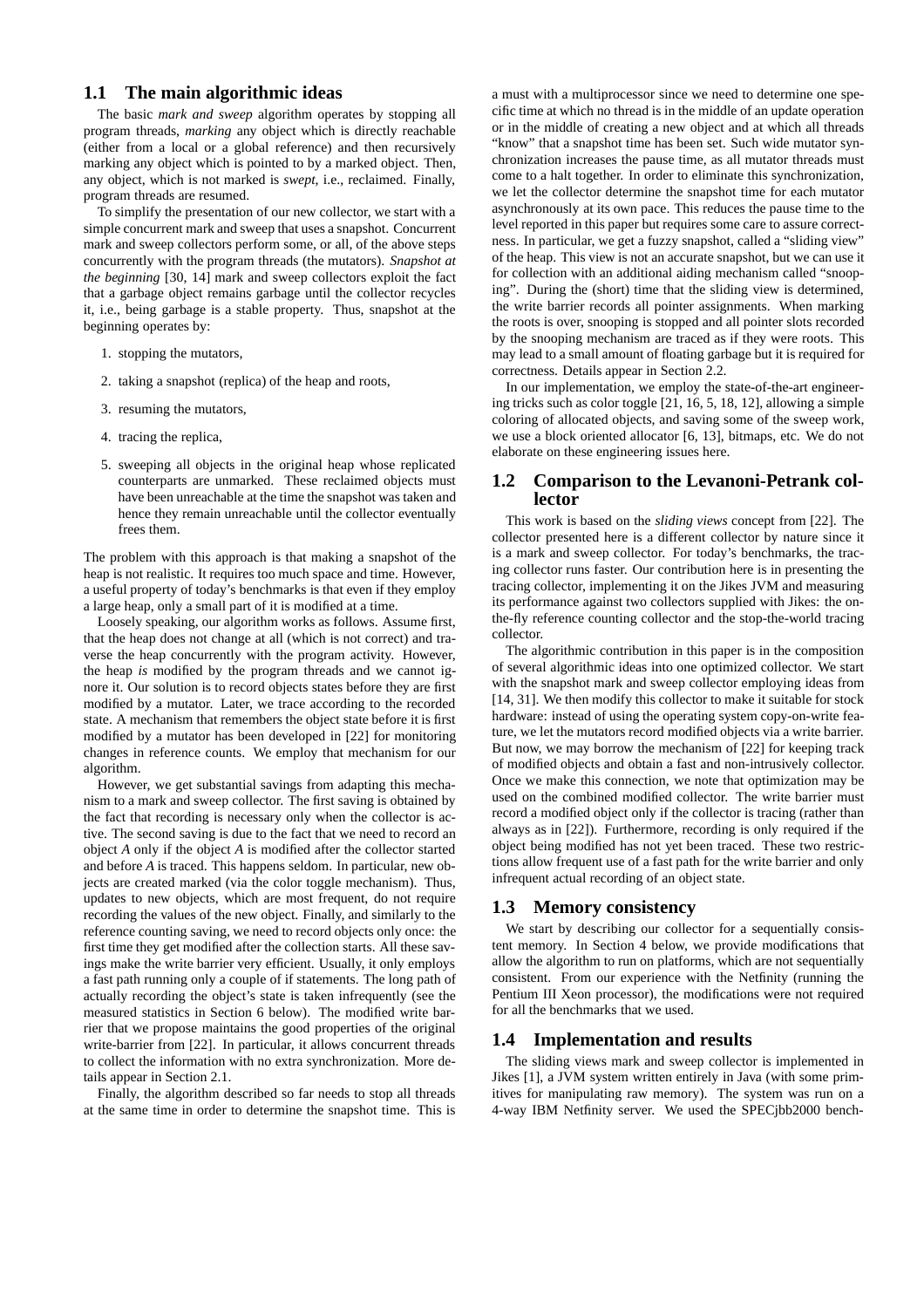mark and the SPECjvm98 benchmark suites. These benchmarks are described in detail in SPEC's Web site[29].

It turns out that our algorithm is non-intrusive. The maximum pause time measured for all the run benchmarks was 2 ms, which is two orders of magnitude shorter than the pauses of the stop-theworld collector, but is even shorter than the concurrent Jikes collector. This pause time is the time it takes to scan the roots of a single thread. The rest of our handshakes are much faster. In the Jikes concurrent collector, the pause time is larger since (in addition to scanning the roots in each collection) it sometimes runs some allocator maintenance while threads wait. This is not required by our collector.

As for efficiency, our on-the-fly collector is slower than the stopthe-world collector by around 5-10%, which is "normal" for concurrent collectors. Comparing with the concurrent collector supplied with the Jikes JVM (see [2]), we obtained a throughput improvement of up to 60% (for the SPECjbb2000 benchmark).

### **1.5 Related work**

The mark and sweep garbage collector was first presented by McCarthy [23]. Much research and engineering effort has been put into this algorithm since. Algorithms that perform garbage collection using a snapshot of the heap appear in [14, 31]. On-the-fly collectors are a special case of concurrent collectors. Concurrent collectors run on dedicated threads concurrently with the program threads, but allow short synchronization points in which all threads are suspended for some synchronization required by the collector. Many concurrent collectors have been proposed, see for example [25, 6, 26, 24].

The study of on-the-fly garbage collectors was initiated by Steele and Dijkstra, et al. [27, 28, 9] and continued in a series of papers [9, 15, 3, 4, 20, 21] culminating in the Doligez-Leroy-Gonthier (DLG) collector [11, 10]. A modern implementation of the DLG collector for Java appears in [12, 13]. On-the-fly collectors were mostly based on the mark and sweep algorithm, yet, an on-the-fly copying collector has appeared in [17] and on-the-fly reference counting collectors were proposed in [2, 22].

Although our collector comes from an advanced synergy of [31, 14] with [22], the outcome collector should be also compared to the collector of Doligez-Leroy-Gonthier [11, 10], which is the most advanced on-the-fly mark and sweep collector. The DLG collector also uses fine-grained synchronization, and it was used in a production JVM of IBM (see [12, 13]). Unfortunately, we are not aware of an implementation of that algorithm that is available for academic research (and in particular, it is not implemented on the Jikes platform). Therefore, it is not possible to show a direct comparison of throughput and latency. We expect the pause times to be similar as in both algorithms the longest pause emanates from marking the roots. In terms of efficiency, although the tracing algorithms are somewhat different, we do not see any theoretical comparison factors that may be stated without actually running the collectors. With respect to the write barrier more may be said. Ignoring the short interval in which the roots are marked and both collectors use an extended write barrier, the DLG collector marks gray the ex-target of any modified pointer. This means that the write barrier forces the mutator to touch a different object, whereas our write barrier touches only the modified object, copying the non-null pointers *at the first time the object is modified* and *only before it is traced*. Thus, our write barrier may take the short path more frequently and it may impose a better cache behavior. However, the actual answer must be done by a comparison of our collector with a serious and well-thought implementation of the DLG collector (which is not available for us). In any case, we believe that it is important to pro-

pose a (good) alternative to the state-of-the-art on-the-fly mark and sweep collector.

## **1.6 Organization**

We start with an overview of the collector algorithm in Section 2 below. We provide the algorithmic details and pseudo-code in Section 3. In Section 4 we explain how to adapt the algorithm to platforms that do not provide sequentially consistent memory. We say a few words on the implementation for Java in Section 5 and in Section 6 we present performance results. We conclude in Section 7.

## **2. COLLECTOR OVERVIEW**

In this Section we describe our new collector. For clarity of presentation, we start with an intermediate concurrent algorithm called *the snapshot algorithm*. In Section 2.2, we extend this intermediate algorithm making it on-the-fly.

## **2.1 Starting with a snapshot algorithm**

We start with an intermediate algorithm called *the snapshot algorithm*. This is a concurrent collector that requires a synchronization point in which all mutators are halted together to determine a snapshot time in which no mutator is in the middle of an update operation or in the middle of creating a new object. Most of the ideas presented with this simpler collector apply to our on-the-fly collector. Note that the length of the pause for this algorithm is short, but it requires synchronizing all application threads, which might mean longer pauses, especially for operating systems that do not support an efficient suspension of all application threads.

The idea, as presented in Section 1.1, is to perform the marking phase after taking a snapshot of the heap. Once the heap is frozen in a snapshot, the marking phase may proceed on the snapshot view while the mutators go on modifying the real heap. At the end of the trace, unmarked objects may be safely reclaimed since dead objects can not be touched or modified by the mutators.

Since taking a real snapshot is too costly, our algorithm takes the following approach. In the beginning of the collection all mutators are stopped and implicitly agree on a snapshot time. At the same stop, their roots are being marked and all threads resume. From that moment on, the mutators use the following write barrier for each pointer modification. If the collector is still tracing, and if the modified object has not been traced yet, and if the modified object is not dirty, then the object becomes dirty and the values of its pointers are saved (copied) to a local buffer. The write barrier does the logging (and dirtying) only for non-dirty objects. Thus, actual logging of the object state is only required infrequently: when the collector has started, but has not yet traced the modified object, and when the object is modified for the first time. In that case, the saved values are the values of non-null pointers as existed during the snapshot time. Mostly, the write barrier runs the short path and finishes quickly. As an object is only saved once during a collection cycle, the number of objects that need to be saved is the number of objects that get modified during the collection. We ignore for a moment the possibility that mutators modify the same object concurrently. We will show later that the write barrier works well also in this case without requiring explicit synchronization.

Given the operations described above, the collector may trace the objects as if it has a heap snapshot. Non-dirty objects may be read from the heap, because they were not modified. The state of dirty objects at the time of the snapshot may be obtained from the local buffers. To finish the collection cycle, the mutators are notified that the write barrier is not required anymore, and sweep is run to reclaim unmarked objects. Finally, all the dirty marks on the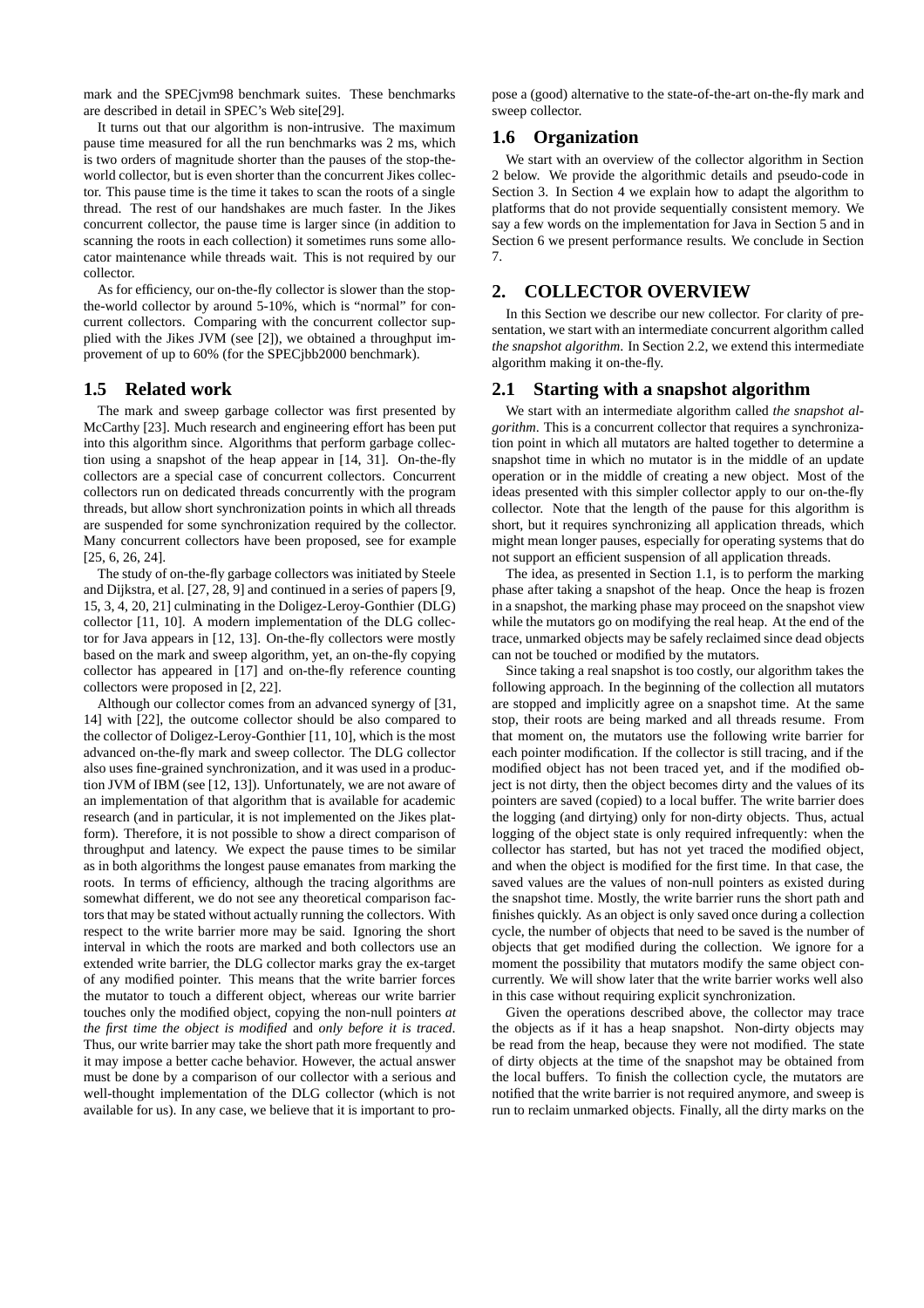|                  | Procedure $Update(o: Object, s: Slot, new: Object)$ |
|------------------|-----------------------------------------------------|
| begin            |                                                     |
| 1.               | if $TraceOn$ and $o.color$ =white then              |
| $\overline{2}$ . | <b>local</b> $old := read(o)$                       |
| 3.               | // was $o$ written to since the snapshot time?      |
| $\frac{4}{5}$    | if $-Dirtv(o)$ then                                 |
|                  | $\mathcal{U}$ no; keep a record of the old values.  |
| 6.               | $Buffer[CurrentPos] := \langle o, old \rangle$      |
| 7.               | $CurrPos := CurrPos + length(o)$                    |
| 8.               | $Diriv(o) := true$                                  |
| 9.               | write(s, new)                                       |
| end              |                                                     |

**Figure 1: Mutator Code: Update Operation**

objects that appear in the buffers are cleared so that they become ready for the next collection.

We now return to the race issue raised above. What happens if two mutators modify the same object concurrently? Are the recorded values correct? Our write barrier is taken from the Levanoni-Petrank reference counting collector and is especially designed to handle such races without employing costly synchronization operations. A simplified version of the write barrier pseudo-code appears in Figure 1. (We study this simplified version since it clarifies all the relevant points. The actual write barrier is more efficient and it appears in Section 3 below.)

Two mutators that invoke the update barrier concurrently to modify the same location do not foil the collection. We remark that in normal benchmarks (and programs) mutators do not race over writing to the same location without synchronization. Such races rarely appear in programs (they do appear in programs that try to implement a lock, or programs that trust the various threads to write the same value, etc.). Such races usually appear when the program contains a bug. Either way (and even if the program contains a bug) we would like our collector to handle the situation properly and not fail during program execution. Our first analysis of this write barrier is based on sequential consistency. However, simple modifications may settle this issue and make the collector run correctly on weakly consistent platforms at a negligible throughput penalty. This issue is discussed in Section 4 below.

Looking at the write barrier pseudo-code we split the analysis into two cases. First, suppose one of the updating threads sets the dirty flag of an object before any other thread reads the dirty flag. In this case, only one thread records this object and the records properly reflect the pointer values at the snapshot time. The other case is that more than one thread finds the dirty bit clear. We will show that in this (rare) case, more than one mutator may log the value of an object, but it is guaranteed that all logs will reflect the same (correct) value corresponding to the object's state during the snapshot time.

Looking at the code, each thread starts by recording the old value of the object, and only then it checks the dirty bit. On the other hand, the actual update of *o* occurs after the dirty bit is set. Thus, if a thread detects a clear dirty bit, then it is guaranteed, since sequential consistency is assumed, that the value it records is the value of *o* before any of the threads has modified it. So while several threads may record the object  $\rho$  in their buffers, all of them must record the same (correct) information. To summarize, in case a race occurs, it is possible that several threads record the object  $o$  in their local buffers. However, all of them record the same correct value of *o* at the snapshot time. When using the information for the tracing, each of these records may be used. We conclude that even when races occur, the content of any heap pointer during the snapshot time can be obtained. The value of this pointer has either not been

modified since the snapshot or it appears in the records taken by the mutators.

## **2.2 Using sliding views**

In the snapshot algorithm we have managed to execute a major part of the collection while the mutators run concurrently with the collector. The main disadvantage of this algorithm is the halting of the mutators in the beginning of the collection. During this halt all threads are stopped while the local roots are marked. This halt hinders both efficiency, since only one processor executes the work and the rest are idle, and scalability, since more threads will cause more delays. While efficiency can be enhanced by parallelizing the local marking phase, scalability calls for eliminating complete halts from the algorithm. This is indeed the case with our sliding views algorithm, which avoids grinding halts completely.

A handshake [11, 10] is a synchronization mechanism in which each thread stops at a time to perform some transaction with the collector. Our algorithm uses four handshakes. Thus, mutators are only suspended one at a time, and only for a short interval, the duration of which depends on the size of the mutator's local state.

In the snapshot algorithm we had a fixed point of time at which we perform the trace. It was the time when all mutators were stopped. Namely, the snapshot algorithm is guaranteed to trace the same objects as if it had done the trace while keeping the mutators suspended. By dispensing with the complete halting of threads we no longer have this fixed point of time. Rather, we have a fuzzier picture of the system, formalized by the notion of a *sliding view*, which is essentially a non-atomic picture of the heap. We show how sliding views can be used instead of atomic snapshots in order to devise a collection algorithm. This approach has been taken from the reference counting collector of Levanoni and Petrank [22] and is similar to the way snapshots are taken in a distributed setting. Each mutator at a time will provide its view of (the modifications in) the heap, and special care will be taken by the system to make sure that while the information is gathered, concurrent modifications of the heap do not foil the collection.

Instead of stopping all mutators together for initiating a collection and marking their local roots, we stop one mutator at a time. The problem with such a relaxation is that the various threads start using the write barrier at different times. Furthermore, the scanning of the stacks is not done simultaneously and thus, a reference may be missed because it is moved from one location to another during the time we mark the threads' local roots.

Therefore we take a rather extreme, yet required, measure. Before we start marking the roots, we raise a snoop flag for each mutator. The local snoop flag is cleared when the local roots of the mutator are marked. Thus, throughout the time we mark local roots, the threads use a *snooping* mechanism via their write barrier. During this interval of time, all pointer updates are monitored. For each pointer update  $p = 0$  we add the object O to a local snooping buffer. All objects recorded in this manner will later be traced during the mark phase as if they were roots.

The snooping mechanism may lead to some floating garbage as we conservatively do not collect objects which have been recorded by the snooping mechanism (have been snooped), although such objects may become garbage before the cycle ends. However, if a snooped object becomes unreachable, it is guaranteed to be collected in the next cycle.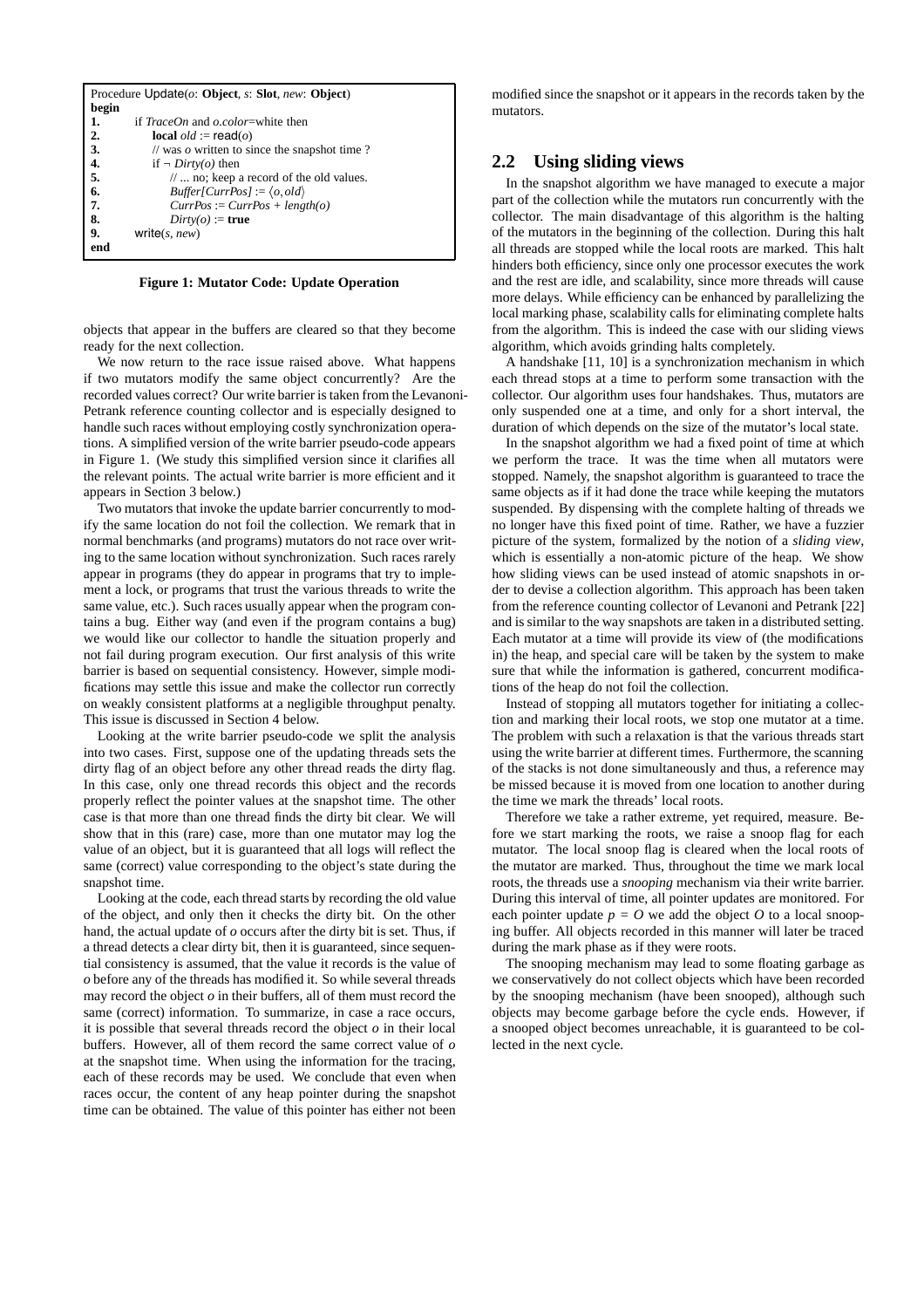|       | Procedure Update( $o$ : Object, <i>offset</i> : int, <i>new</i> : Object) |  |  |  |  |  |
|-------|---------------------------------------------------------------------------|--|--|--|--|--|
| begin |                                                                           |  |  |  |  |  |
| 1.    | if $TraceOn$ and $o$ color=white then                                     |  |  |  |  |  |
| 2.    | if <i>o.LogPointer</i> =NULL then // object not dirty                     |  |  |  |  |  |
| 3.    | $TempPos := CurrPos$                                                      |  |  |  |  |  |
| 4.    | for each field ptr of $o$ which is not NULL                               |  |  |  |  |  |
| 5.    | $Buffer[++TempPos] := ptr$                                                |  |  |  |  |  |
| 6.    | $\frac{1}{10}$ is it still not dirty?                                     |  |  |  |  |  |
| 7.    | if <i>o.LogPointer</i> =NULL then                                         |  |  |  |  |  |
| 8.    | // add pointer to object                                                  |  |  |  |  |  |
| 9.    | $Buffer/++TempPos] := address of o$                                       |  |  |  |  |  |
| 10.   | //committing values in buffer                                             |  |  |  |  |  |
| 11.   | $CurrPos := TempPos$                                                      |  |  |  |  |  |
| 12.   | $\frac{1}{\sqrt{2}}$ set dirty                                            |  |  |  |  |  |
| 13.   | $o. LogPointer =$                                                         |  |  |  |  |  |
| 14.   | address of <i>Buffer[CurrPos]</i>                                         |  |  |  |  |  |
| 15.   | write( $o$ , <i>offset</i> , <i>new</i> )                                 |  |  |  |  |  |
| 16.   | if <i>Snoop</i> and <i>new</i> != NULL then                               |  |  |  |  |  |
| 17.   | $Snooped := Snooped \cup \{ new\}$                                        |  |  |  |  |  |
| end   |                                                                           |  |  |  |  |  |

**Figure 2: Mutator code: Update Operation**

## **3. THE GARBAGE COLLECTOR DETAILS**

### **3.1 The log-pointer**

One important choice that we made in our implementation affects the algorithmic details concerning the dirty bit. Each object must have a dirty bit signifying whether a pointer in the object has been modified since the sliding view started. Instead of using a single dirty bit per object we chose to dedicate a full word for the task. Indeed, this consumes space, but it allows keeping information about the dirty object. In particular, we use this word to keep a pointer to the location in the thread's local buffer where the object's pointers have been logged. A zero value (a null pointer) signifies that the object is not dirty (and not logged). We call this word the LogPointer.

Paying the extra price of allotting a whole word for the flag and transforming it into a pointer that identifies the logged contents of an object, rather than using a boolean bit-sized flag, enables an efficient tracing mechanism. Our tracing procedure does not need to "search" all local buffers to find out the recorded information about the object's state as recorded in the local buffers. Instead, it follows the pointer in the object header. Thus, the tracing procedure can always proceeds immediately after accessing the object's LogPointer field, either as dictated by the current objects' contents or according to the previous state of the object, as recorded in the log entry (pointed by the LogPointer field). Which of the two routes is taken is determined by the value of LogPointer.

### **3.2 Mutator cooperation**

The mutators need to execute garbage-collection related code on three occasions: when updating an object, when allocating a new object and during handshakes. This is accomplished by the Update (Figure 2) procedure, the New (Figure 3) procedure and the handshake mechanism, respectively. The Update and New operations never interleave with a handshake. Namely, cooperation with a handshake waits until a currently executed Update or New operation finish.

In what follows we sometimes use the standard notation of denoting a marked object *black* and an unmarked object *white*.

#### *3.2.1 Write barrier*

**Procedure Update** (Figure 2) is activated at pointer assignment and its main task is to record the object whose pointer is modified.

Procedure New(*size*: **Integer**, *o*:**Object**) **begin 1.** Obtain an object *o* of size *size* from the allocator. **2.**  $o.color := AllocColor$ <br>**3.**  $return o$ **3.** return *o* **end**

**Figure 3: Mutator code: Allocation Operation**

We stress that the write barrier (the Update protocol) is only used with heap pointer modification. Modifications of local pointers in the registers or stack are not monitored. The logging should be done for a limited period: from the time local roots are marked till the tracing is done. The variable *TraceOn* is local to the mutator but is controlled by the collector. It tells the mutator whether the logging should be done. Thus, the first check is whether executing the write barrier is at all required. Next, we check whether the object is colored black. If it is the case, then the object is either new (i.e., this object was created during the current collection), or has already been traced during the current collection. In both cases, there is no need to log its old values (since this object won't be traced). Going through the pseudo-code, we see that each object's *LogPointer* is optimistically probed twice (lines 2 and 7) so that if the object is dirty (which is often the case), then the write barrier is extremely fast. If the object was not logged (i.e., the LogPointer of an object is NULL) then after the first probe, the objects values are recorded into the local *Buffer* (lines 3-5). The second probe at line 7 ensures that the object has not yet been logged (by another thread). If *LogPointer* is still NULL (in the second probe), then the recorded values are committed (line 9) and the buffer pointer is modified (line 11). In order to be able to distinguish later between objects and logged values, in line 9 we actually log the object's address with the least significant bit set on (while values are logged with least significant bit turned off). Then, the object's *LogPointer* field is set to point to these values (lines 13-14). After logging has occurred, the actual pointer modification happens. Finally, while marking the roots of the mutators, the snoop flag is on. At that time, the new target of the pointer assignment is recorded in the local snooped buffer. This happens in lines 16-17. The variables *Buffer*, *CurrPos*, *Snoop* and *Snooped* are local to the thread.

*Handling large objects.* In our prototype we did not treat large objects in a special manner. However, buffering objects of substantial size, that contain a large amount of pointers, may exceed the 2ms pause time reported. To make sure this does not happen, one may associate dirty bits with areas smaller than object sizes. For example, the heap may be partitioned into cards of fixed size and each of them may be associated with a dirty bit (or a log pointer). Another possibility is to modify the write barrier and collector treatment of only large objects, so that they, only, are split into cards.

### *3.2.2 Creating a new object*

**Procedure New** (Figure 3) is used when allocating an object. After the object is allocated, it is given a color, according to the allocation color. The allocation color is set by the collector during the various collection steps.

#### *3.2.3 The handshake mechanism*

Our handshake mechanism is the same as the one employed by the Doligez-Leroy-Gonthier collector [11, 10]. The mutator threads are never stopped together for cooperating with the collector. Instead, threads are suspended one at a time for the handshake. The stopping of the thread is not allowed while it is executing the write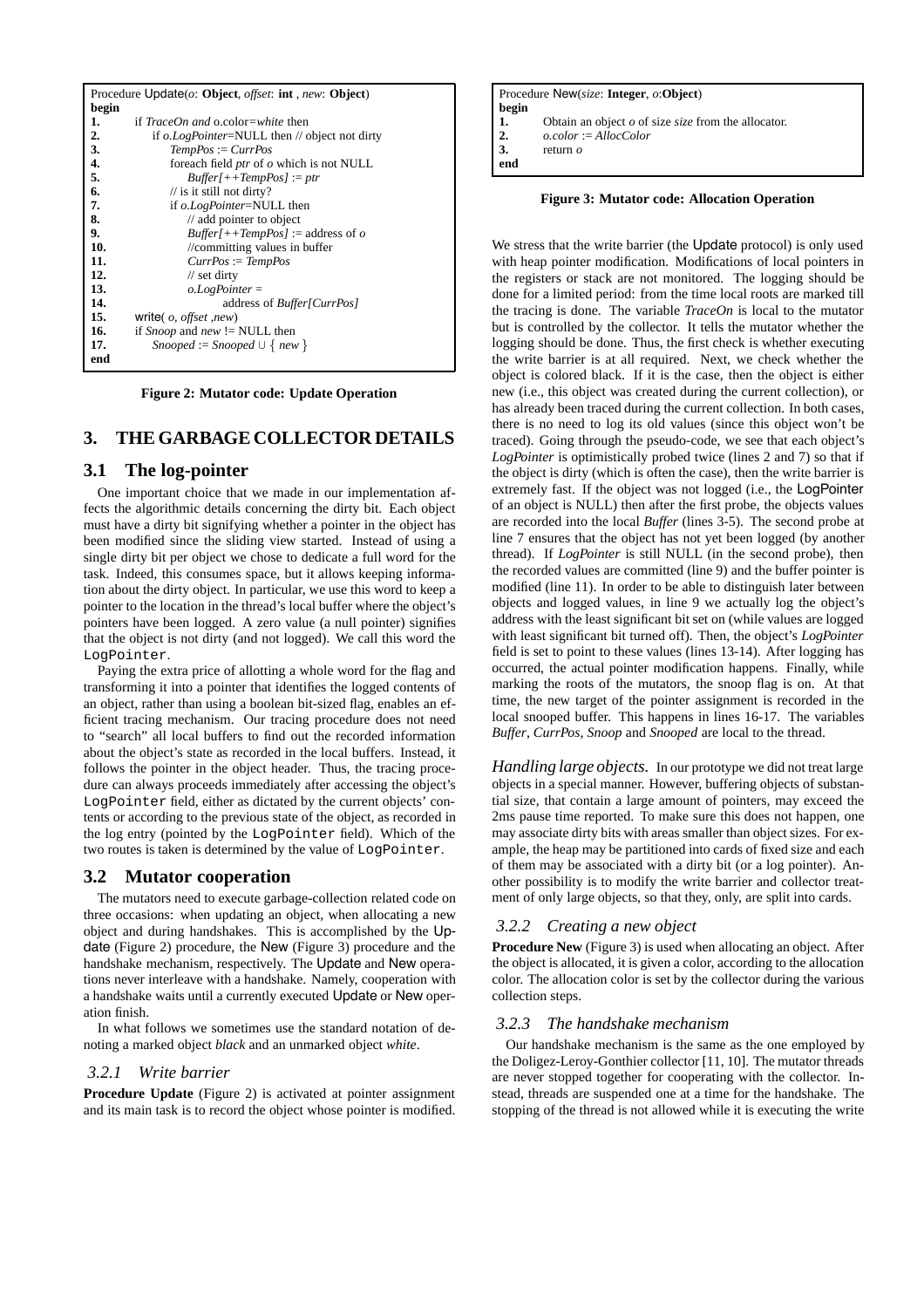```
Procedure Tracing-Collection-Cycle
begin
1. Initiate-Collection-Cycle // 1<sup>st</sup> and 2<sup>nd</sup> handshake
2. Get-Roots // 3<sup>rd</sup> handshake<br>3. Trace-Heap
           3. Trace-Heap
4. Sweep // 4<sup>th</sup> handshake<br>5. Prepare-Next-Collection
           5. Prepare-Next-Collection
end
```
**Figure 4: Collector code: Tracing alg.**

|       | Procedure Initiate-Collection-Cycle |
|-------|-------------------------------------|
| begin |                                     |
| 1.    | // first handshake                  |
| 2.    | for each thread $T$ do              |
| 3.    | suspend thread T                    |
| 4.    | $S_{\text{hoop}}$ := true           |
| 5.    | resume $T$                          |
| 6.    | // second handshake                 |
| 7.    | for each thread $T$ do              |
| 8.    | suspend thread T                    |
| 9.    | $TraceOn := true$                   |
| 10.   | resume $T$                          |
| end   |                                     |

**Figure 5: Collector code:** Initiate-Collection-Cycle

barrier or while it is creating a new object. While a thread is suspended, the collector executes the relevant actions for the handshake and then the thread is resumed. The collector repeats this process until all threads have cooperated. At that time, the handshake is completed.

### **3.3 Phases of the collection**

The collector algorithm runs in phases as follows.

- **First handshake:** during this handshake each mutator is stopped and the Snoop local flag, which activates the snooping mechanism, is set.
- **Second handshake:** during this handshake each mutator is stopped and the TraceOn local flag, which activates the logging mechanism, is set.
- **Third handshake:** during this handshake each mutator is stopped and the local roots of each mutator are marked. Also, the *Snoop* local flag is cleared.
- **Tracing:** after the third handshake is done, the collector traces the heap from the marked objects and from all snooped objects.
- **Fourth handshake:** during this handshake each mutator is stopped and the local flag TraceOn is cleared, so that the mutators stop recording updates in the buffers.
- **Sweep:** the collector sweeps the heap and reclaims allocated unmarked objects.
- **Clear dirty marks:** The collector clears the dirty marks of all objects previously recorded in the buffers.

### **3.4 Collector code**

Collector's code for cycle *k* is presented in **Procedure Tracing-Collection-Cycle** (Figure 4). Let us briefly describe each of the collector's procedures.

|       | Procedure Get-Roots                                             |
|-------|-----------------------------------------------------------------|
|       |                                                                 |
| begin |                                                                 |
| 1.    | $black := 1$ -black                                             |
| 2.    | white $:= 1$ -white                                             |
| 3.    | // third handshake                                              |
| 4.    | for each thread $T$ do                                          |
| 5.    | suspend thread T                                                |
| 6.    | $A llocColor := black$                                          |
| 7.    | $S_{\text{hoop}}$ := false                                      |
| 8.    | $Roots := Roots \cup State \text{ // copy thread local state.}$ |
| 9.    | resume thread $T$                                               |
| 10.   | for each thread $T$ do                                          |
| 11.   | // copy and clear snooped objects set                           |
| 12.   | $Roots := Roots \cup Snooped$                                   |
| 13.   | $S$ <i>nooped</i> := $\oslash$                                  |
| end   |                                                                 |

**Figure 6: Collector code:** Get-Roots

|               | Procedure Trace-Heap                |
|---------------|-------------------------------------|
| begin         |                                     |
| -1.           | for each object $o \in Roots$ do    |
| 2.            | push o to MarkStack                 |
| 3.            | while <i>MarkStack</i> is not empty |
| $\frac{4}{5}$ | $obj = pop(MarkStack)$              |
|               | Trace(obj)                          |
| end           |                                     |

**Figure 7: Collector code:** Trace-Heap

**Procedure Initiate-Collection-Cycle** (Figure 5) runs the first two handshakes. During the first handshake the *Snoop* flag is raised, signaling to the mutators that they should start snooping all stores into heap slots. During the second handshake the *TraceOn* flag is raised, signaling to the mutators that they should start logging old pointer values of objects modified for the first time. For correctness, it is important to separate the two handshakes. When any mutator starts logging values in its local buffer, all mutators should be already snooping. The modifications are done via handshake to make sure that on a multiprocessor each mutator sees its value properly.

**Procedure Get-Roots** (Figure 6) carries out the third handshake during which the *Snoop* flag is turned off and the thread local roots are accumulated into the *Roots* (global) buffer. Next, the *Snooped* buffer of each thread (containing snooped objects), is accumulated into *Roots*, and then cleared (for the next collection). In this procedure a color toggle is executed switching the values of black and white. The color toggle mechanism avoids races between the Sweep and the New procedures, and it avoids some redundant work of the Sweep procedure (see [21, 16, 5, 18, 12]). Note that it is correct to mark new objects black during the collection, since they are alive and have no children at the time of creation. The *AllocColor* variable of each thread is then set so that new objects are created black.

**Procedure Trace-Heap** (Figure 7) implements marking the roots and tracing the heap. (The threads are not stopped for this stage.)

**Procedure Trace** (Figure 8) traces a single object. It gets an object in the input. This object is traced only if its color is *white*. If it is white, the collector tries to determine the object content (in particular, its children) as reflected in the sliding view of the cycle. If the object has changed since the sliding view was taken (line 9), then its sliding view value is obtained from the relevant *Buffer* by checking the location pointed by *LogPointer* (line 10). Otherwise, the object has not changed since the sliding view was taken. In this case, we make a copy of the object and trace the copy so that tracing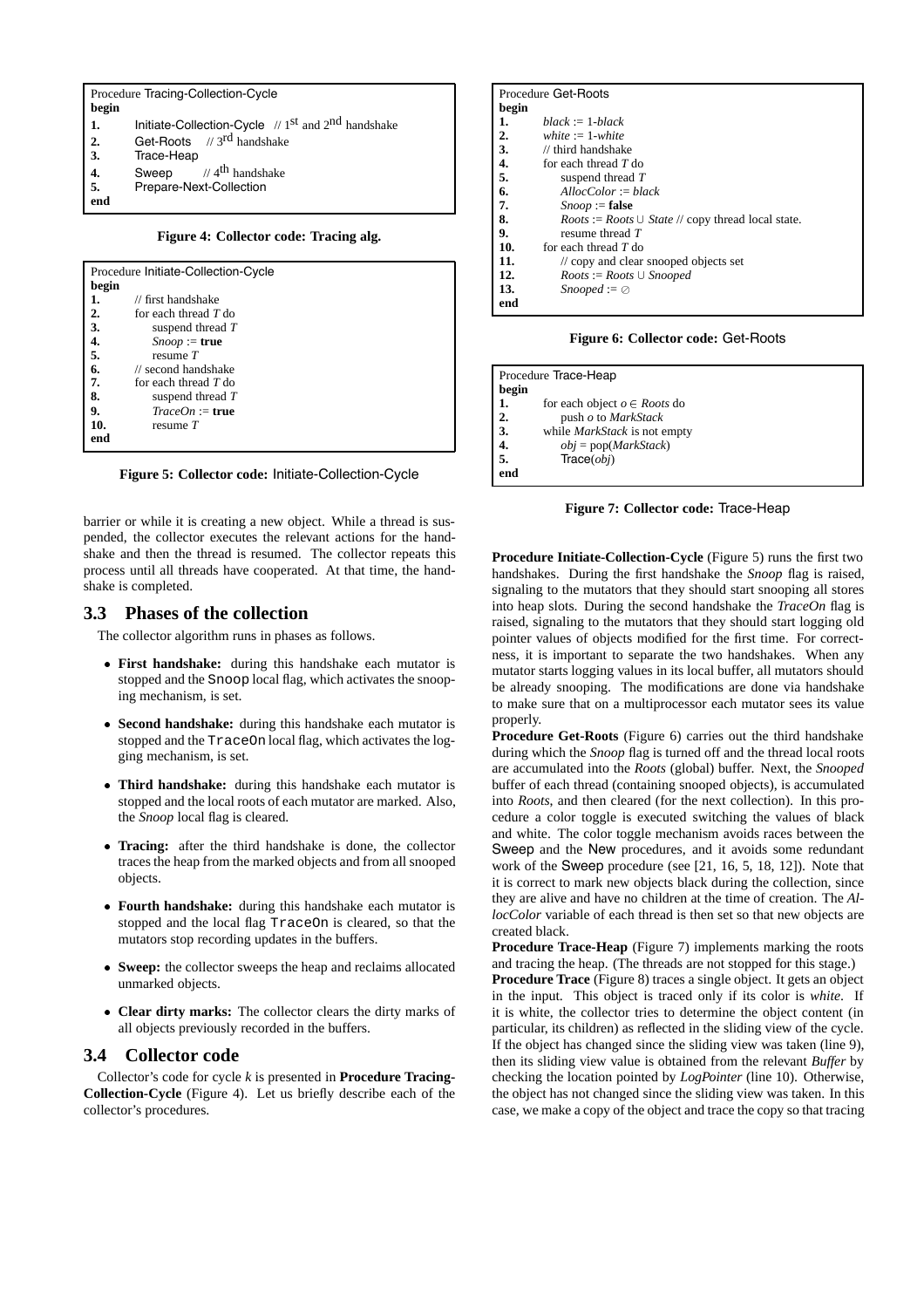|               | Procedure Trace(o: Object)                         |
|---------------|----------------------------------------------------|
| begin         |                                                    |
| 1.            | if <i>o.color</i> = white then                     |
| $\frac{2}{3}$ | if <i>o.LogPointer</i> = NULL then // if not dirty |
|               | <i>temp</i> := $o$ // getting a replica            |
| $\frac{4}{5}$ | $\frac{1}{10}$ is still not dirty?                 |
|               | if $o. LogPointer = NULL$ then                     |
| 6.            | for each slot s of temp do                         |
| 7.            | $v := \text{read}(s)$                              |
| 8.            | push v onto MarkStack                              |
| 9.            | else // object is dirty                            |
| 10.           | $BufferPtr := getOldObject(o.LogPointer)$          |
| 11.           | for each slot s of BufferPtr do                    |
| 12.           | $v := \text{read}(s)$                              |
| 13.           | push <i>v</i> onto <i>MarkStack</i>                |
| 14.           | $o_{\mathcal{L}}$ color := black                   |
| end           |                                                    |

#### **Figure 8: Collector code:** Trace

|               | Procedure Sweep                                        |
|---------------|--------------------------------------------------------|
| begin         |                                                        |
| 1.            | // fourth handshake                                    |
| 2.            | for each thread T do                                   |
| 3.            | suspend thread T                                       |
| $\frac{4}{5}$ | $TraceOn := false$                                     |
|               | resume $T$                                             |
| 6.            | Let <i>swept</i> point to the first object in the heap |
| 7.            | while <i>swept</i> does not point pass the heap do     |
| 8.            | if swept.color = white then                            |
| 9.            | $swept-color := blue$                                  |
| 10.           | return swept to the allocator                          |
| 11.           | advance <i>swept</i> to the next object                |
| end           |                                                        |
|               |                                                        |

**Figure 9: Collector code:** Sweep

will not be affected by further concurrent execution of the program. Note, that the object is marked *black* only after determining the object's sliding view content (recall that the update procedure does not log *black* objects).

**Procedure Sweep** (Figure 9) starts with the fourth handshake, which turns off the *TraceOn* flag. As of this time, pointer values will not be recorded anymore. This is fine since tracing has completed. Next, all *white* objects are returned to the allocator and made *blue*, to signify that they have been reclaimed. Note that by the end of the sweep all objects are black or blue. The color toggle makes use of this fact. One may think of black as white and continue to use the same color for allocation. During the next mark, the meaning of black is switched with white and the next collection starts.

**Procedure Prepare-Next-Collection** (Figure 10) clears all dirty marks (i.e., all *o.LogPointer*s) that were set by mutators during this collection cycle. Clearing runs concurrently with program run. The

|               | Procedure Prepare-Next-Collection   |
|---------------|-------------------------------------|
| begin         |                                     |
| 1.            | $Roots := \oslash$                  |
| 2.            | for each thread $T$ do              |
| 3.            | $\frac{1}{2}$ clear all LogPointers |
| $\frac{4}{5}$ | foreach object $o$ in Buffer        |
|               | $o. LogPointer := NULL$             |
| 6.            | // clear objects buffer             |
| 7.            | <i>Buffer</i> := $\oslash$          |
| end           |                                     |



global *Roots* buffer and the local *Buffer* of each thread are also cleaned.

## **4. MEMORY WEAK CONSISTENCY**

Modern SMP's do not always guarantee sequential consistency. Thus, it is important to check which modifications are required by our collector to make it work on a weakly consistent platform. In this section we provide the required modifications and discuss their cost. Due to lack of space we only present the main ideas and do not get into further savings possible for our collector.

Before going through the required modifications, we would like to stress that suspending a thread implies a synchronization barrier. Thus, a handshake serves implicitly as a synchronization barrier among all threads, guaranteeing, for example, that the setting of the snoop flag is visible to all processors before the second handshake. **Dependency 1:** in the write barrier, the reads and writes of the *log-pointer* (serving as the dirty flag) and the pointer slot must be executed in the order stated in the algorithm, so that several mutators do not race and write inconsistent data into the local buffers. To solve this dependency, we note that the write barrier begins with a check whether the collector is on and whether the object is not dirty. We need to add a synchronization barrier after setting the *LogPointer* and before modifying the pointer. This is done only if both checks are validated, i.e., the collector is on and the object is not dirty.

**Cost:** The measures in 6 show that the write barrier rarely needs to actually log an object. Thus, the vast majority of the pointer updates require no cost for handling the first dependency with weakly consistent platform.

**Dependency 2:** Another interaction that relies on the order of operations is the interaction between the mutators running the writebarrier and the tracing collector. There are two problems here.

The first problem occurs when the collector discovers that the object is dirty and it then reads the buffer entry associated with the object. However, if sequential consistency is not guaranteed, the buffers may not yet contain the updated values (even though the *LogPointer* has already been set). The second problem occurs when the collector copies the object contents and then reads the *LogPointer* to find it null. The collector assumes that it has an unmodified copy of the object, as it was when the sliding view was taken. However, when sequential consistency is not guaranteed, it is possible that the collector read the contents of the object after it was modified, but because of memory access reordering the setting of the *LogPointer* flag has not yet become visible to the collector.

The idea for solving the first problem is to run the tracing in phases. First trace all objects that have not been modified and keep a list of all those objects that have been modified and still need to be traced. After this phase is done, the collector runs a handshake with the mutators to obtain their local buffers and provide them with new buffers. Now, a new phase begins in which we may trace through objects whose contents are recorded in the obtained buffers and through all objects that have not yet been modified. We run such phases again and again until the tracing is done. Checking the conditions that trigger the run of a new phase, one may check that one or two phases normally suffice for a typical benchmark. In particular, an object cannot be traced after the first handshake if it is *not* modified before the handshake, it is *not* traced before the handshake, and it *is* modified just after the first handshake (before it is traced). Such an event is rare in practice.

To solve the second problem, we use a "buffering" solution. Recall that because of the first dependency the mutators are running a synchronization barrier after setting the *LogPointer* and before modifying the pointer. Depending on some parameter *m*, the col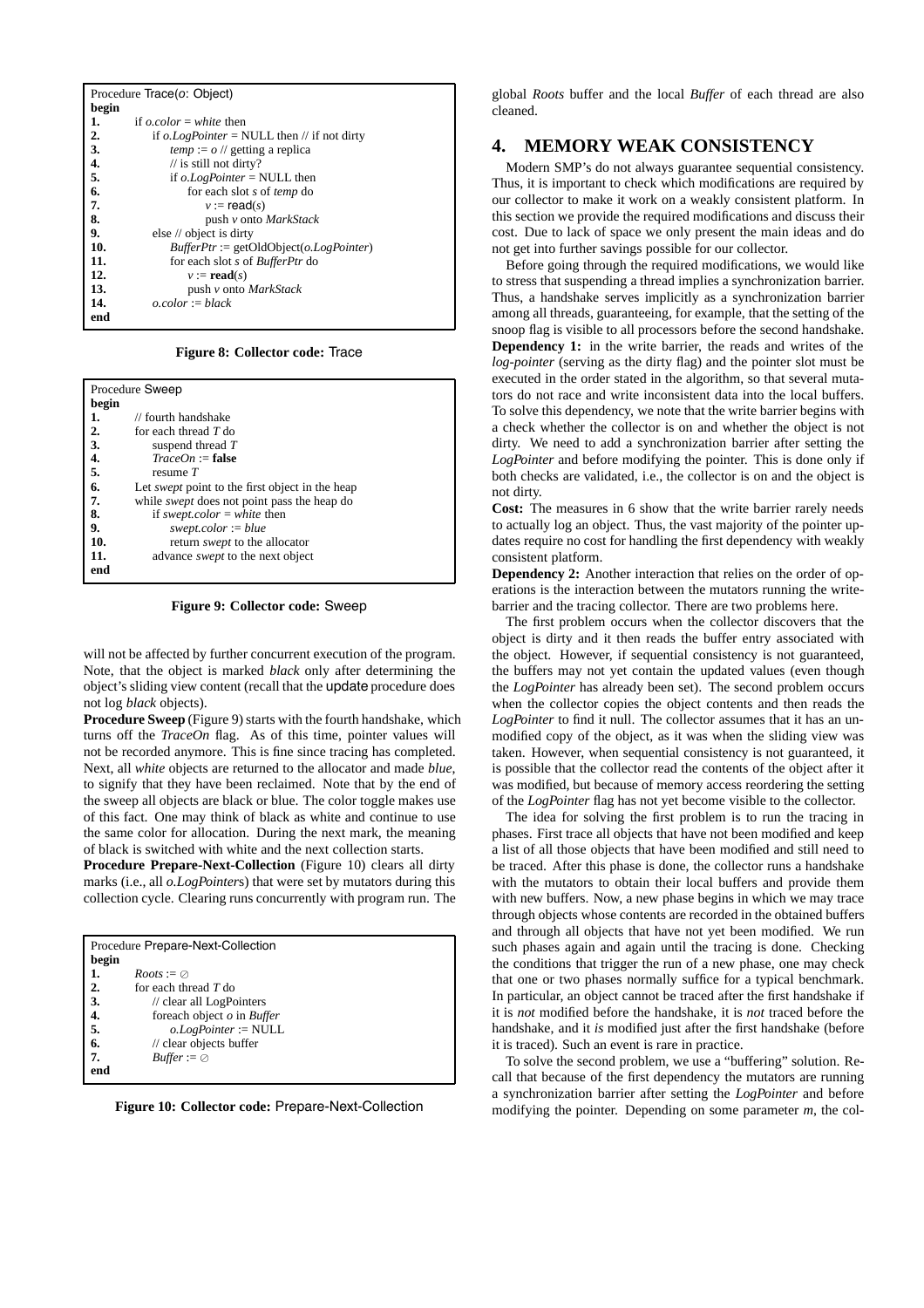lector starts by making copies of *m* objects that appear to be not dirty. Next, it performs a synchronization barrier. Then, the *Log-Pointer* of each of the *m* copied objects is probed. If it is still null, then the copy of the object may be traced. Otherwise, the object is dirty and its content should be obtained from local buffers. The parameter *m* determines the frequency of running the synchronization barrier, and in this sense the larger *m* the better. However, a large *m* implies a large buffer for copying objects, and also a somewhat increased probability that the copied object has been modified during the (longer) time interval between the time it was copied and the time its *LogPointer* was checked.

**Cost:** Running a couple of additional handshakes for each collection cycle is of negligible cost compared to the overall running time of the collection cycle (and to the running time of the program). Running a synchronization barrier once for every *m* collector operations is negligible for *m* large enough.

We remark that we have not implemented these modifications, but we have not witnessed any problem caused by reordering instructions on the Intel platform.

## **5. AN IMPLEMENTATION FOR JAVA**

We have implemented our algorithm in Jikes [1], a Java virtual machine (upon Linux Red-Hat 7.2). The entire system, including the collector itself is written in Java (extended with unsafe primitives available only to the Java Virtual Machine implementation to access raw memory). Jikes uses *safe-points*: rather than interrupting threads with asynchronous signals, each thread periodically checks a bit in a condition register that indicates that the runtime system wishes to gain control. This design significantly simplifies implementing the handshakes of the garbage collection. In addition, rather than implementing Java threads as operating system threads, Jikes multiplexes Java threads on *virtual-processors*, implemented as operating-system threads. Jikes establishes one virtual processor for each physical processor.

## **5.1 Memory allocator**

Our implementation employs the non-copying allocator of Jikes, which is based on the allocator of Boehm, Demers, and Shenker [6]. This allocator is well suited for collectors that do not move objects. Small objects are allocated from per-processor segregated free-lists build from 16KB pages divided into fixed-size blocks. Large objects are allocated out of 4KB blocks with first-fit strategy. This allocator keeps the fragmentation low and allows efficient reclamation of objects.

## **6. MEASUREMENTS**

**Platform and benchmarks.** We have taken measurements on a 4 way IBM Netfinity 8500R server with a 550MHz Intel Pentium III Xeon processor and 2GB of physical memory. The benchmarks we used were the SPECjvm98 benchmark suite and the SPECjbb2000 benchmark. These benchmarks are described in detail in SPEC's Web site[29]. We feel that the multithreaded SPECjbb2000 benchmark is more interesting, as the SPECjvm98 are more appropriate for clients and our algorithm is targeted at servers. We also feel that there is a dire need in academic research for more multithreaded benchmarks. In this work, as well as in other recent work (see for example [2, 13]) SPECjbb2000 is the only representative of multithreaded applications.

**Testing procedure.** We used the benchmark suite using the test harness, performing standard automated runs of all the benchmarks in the suite. Our standard automated run runs each benchmark five times for each of the JVM's involved (each implementing a dif-

ferent collector). To get additional multithreaded benchmarks, we have also modified the 227\_mtrt benchmark from the SPECjvm98 suite to run on a varying number of threads. We measured its run with 2, 4, 6, 8 and 10 threads. Finally, to understand better the behavior of our collector under tight and relaxed conditions, we tested it on varying heap sizes. For the SPECjvm98 suite, we started with a 24MB heap size and extended the sizes by 8MB increments until a final large size of 96MB. For SPECjbb2000 we used larger heaps, starting from 256MB heap size and extending by 64MB increments until a final large size of 704MB.

**The compared collectors.** We tested our concurrent collector against 2 collectors: the Jikes concurrent collector and the Jikes parallel load-balancing non-copying mark-and-sweep collector. Both collectors are distributed with the Jikes Research Java Virtual Machine package.

The concurrent collector is a modern on-the-fly pure reference counting collector developed at IBM and reported in Bacon et al. [2]. It has similar characteristics to our collector, namely, the mutators are only very loosely synchronized with the collector, allowing very low pause times. This collector is denoted hereafter *the Jikes concurrent collector*. We chose this collector, as it is the only onthe-fly collector that is available for comparison.

The stop-the-world collector associates a collector thread for each processor. This is a modern stop-the-world mark-and-sweep parallel collector initiated when an allocation fails. We refer to this collector later as *the Jikes STW (stop-the-world) collector*. We chose this collector as a representative efficient stop-the-world collector.

## **6.1 Pause times**

The maximum pause times for the runs of the SPECjvm98 benchmarks and the SPECjbb2000 benchmark are reported in table 1. The SPECjvm98 benchmarks were run with a 64MB heap size and the SPECjbb2000 (with 1,2,3 warehouses) were run with a 256MB heap size. In these measurements, the number of program threads is smaller than the number of CPU's. Note that if the number of threads exceeds the number of processors, then large pause times appear because threads lose the CPU to other mutators or the collector. The length of such pauses depends on the operating system scheduler and is not relevant to the collector. Hence we report only settings in which the collector runs on a separate spare processor.

Our maximum pause time measured for all the run benchmarks was 2.04 ms. Our pause times are smaller than those of the Jikes concurrent collector for all tested benchmarks. One may wonder why these pause times are shorter than the ones reported for the Jikes concurrent collector. Usually, the longest pause time for an on-the-fly collector is the time required for scanning the roots of a single thread, which is the same for both collectors. We discovered that the longest pauses in the Jikes concurrent collector are due to freeing blocks for the allocator that is sometimes executed in addition to scanning the roots. For our collector the operation of scanning the roots is the longest pause. Other pauses are an order of magnitude shorter than the root-scanning handshake. Thus, our collector obtains shorter pauses than the Jikes concurrent collector.

As expected the maximum pause times measured for our collector were much smaller than those of the Jikes STW collector. In fact, the measurements show that the maximum pause times of the Jikes STW collector are larger by a factor of at least 200!

Note that pause measurement for the 222 mpegaudio benchmark is not included for the STW collector, since it has low allocation activity and no collection is executed during its run (using the STW collector).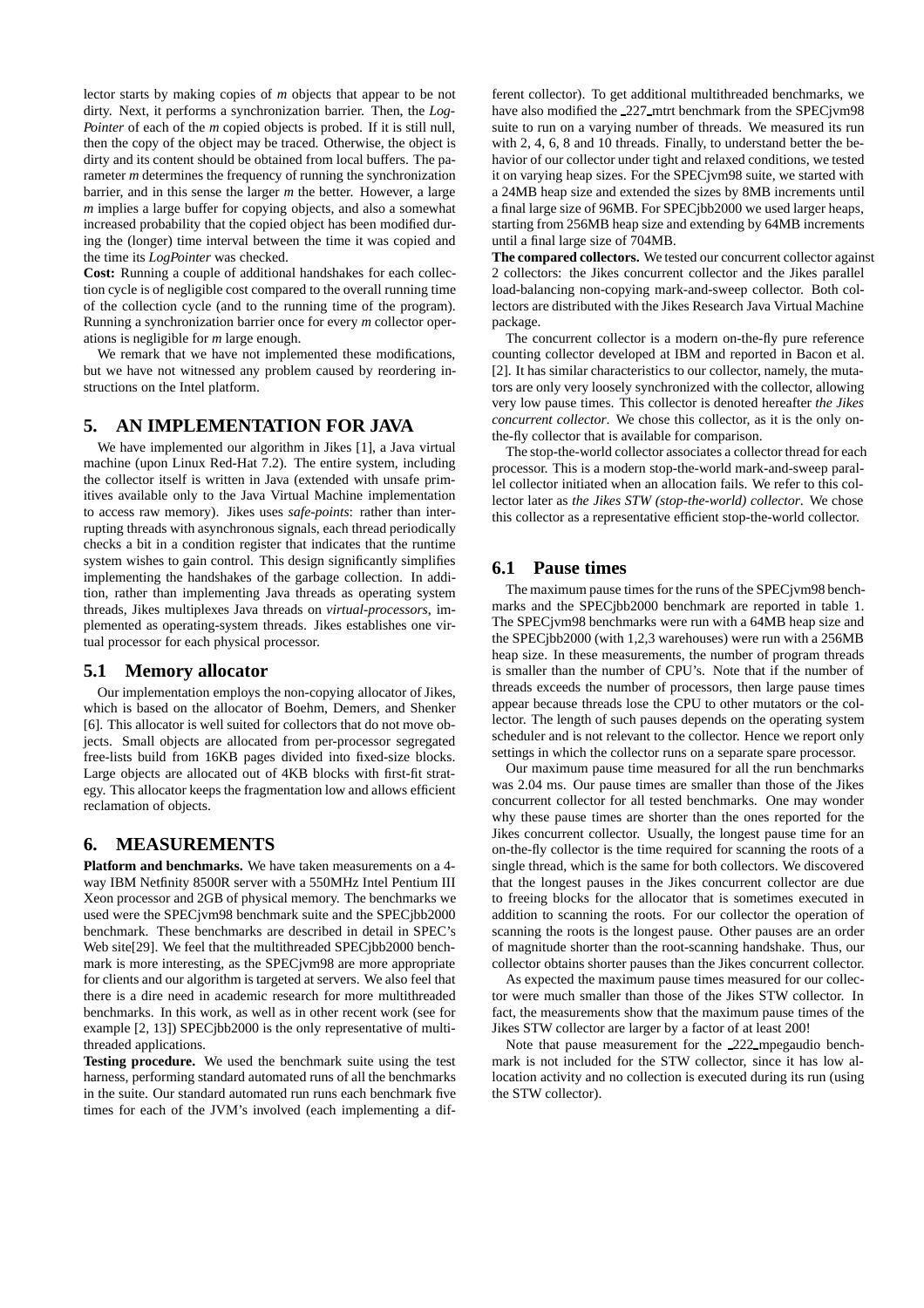| <b>Benchmarks</b> | Maximum pause time. |              |            |  |  |
|-------------------|---------------------|--------------|------------|--|--|
|                   | (milliseconds)      |              |            |  |  |
|                   | Sliding             | <b>Jikes</b> | Jikes      |  |  |
|                   | <b>Views</b>        | concurrent   | <b>STW</b> |  |  |
| jess              | 1.3                 | 2.77         | 261        |  |  |
| db                | 0.66                | 1.84         | 193        |  |  |
| javac             | 2.04                | 2.81         | 645        |  |  |
| mpegaudio         | 0.54                | 0.8          |            |  |  |
| jack              | 0.91                | 1.66         | 226        |  |  |
| mtrt              | 0.91                | 1.80         | 376        |  |  |
| $ibb-1$           | 0.6                 | 1.79         | 324        |  |  |
| $ibb-2$           | 0.73                | 2.6          | 422        |  |  |
| $ibb-3$           | 0.93                | 3.15         | 517        |  |  |

**Table 1: Maximum pause time in milliseconds**

## **6.2 Server performance**

## *6.2.1 Comparison against the Jikes concurrent collector*

Our major benchmark is the SPECjbb2000 benchmark. SPECjbb2000 requires multi-phased run with increasing number of warehouses. Each phase lasts for two minutes with a ramp-up period of half a minute before each phase. The benchmark provides a measure of the throughput and we report the throughput ratio improvement. Note that a larger number is better, and we report the ratio between our collector and the compared collector. Thus, the higher the ratio, the better our collector behaves, and any ratio larger than 1 implies that our collector outperforms the compared collector.

The design point for the Jikes concurrent collector was for one collector CPU to be able to handle 3 mutator CPU's, so that for four-processor chip multiprocessors one CPU would be dedicated to collection. Thus, when comparing to the Jikes concurrent collector in this subsection, we also let the collector run on a separate spare processor and the results show mainly the ability of the concurrent collector to run concurrently without interfering with mutators work.

The measurements are reported for a varying number of warehouses and varying heap sizes in Figures 11 and 12. We can see that with small number of warehouses, both collectors act similarly with our collector doing a little better. When the number of warehouses is three and up, all 3 mutators' CPUs are in use, and the efficiency of the collector becomes more important. We can see that in this case, our collector outperforms the Jikes concurrent collector and obtains a performance improvement of up to 60%.

The SPECjvm98 benchmarks (and so also the modified 227 mtrt benchmark) provide a measure of the elapsed running time, which we report. Here, the smaller the better. In Figure 13 we report the running time ratio of our collector and the compared collector. For clarity of presentation, we report the inverse ratio, so that higher ratios still show better performance of our collector, and ratios larger than 1 imply our collector outperforming the compared collector.

As before, when running the SPECjvm98 benchmarks on a multiprocessor, we allow a designated processor to run the collector thread. Results are reported in Figure 13. Here again the collector runs concurrently with the program thread and good concurrency is the main factor in the comparison. Mostly, the collectors perform similarly with our collector usually slightly winning. The picture changes for 213 javac and 202 jess with which our collector does much better. Indeed the compared collector is known to perform badly on these benchmarks (see [2]).

Note that the cases in which the Jikes concurrent collector wins



**Figure 11: SPECjbb2000 on a multiprocessor: throughput ratio for 1-4 warehouses compared to the Jikes concurrent collector.**



**Figure 12: SPECjbb2000 on a multiprocessor: throughput ratio for 5-8 warehouses compared to the Jikes concurrent collector.**



**Figure 13: SPECjvm98 on a multiprocessor: run-time ratio compared to the Jikes concurrent collector.**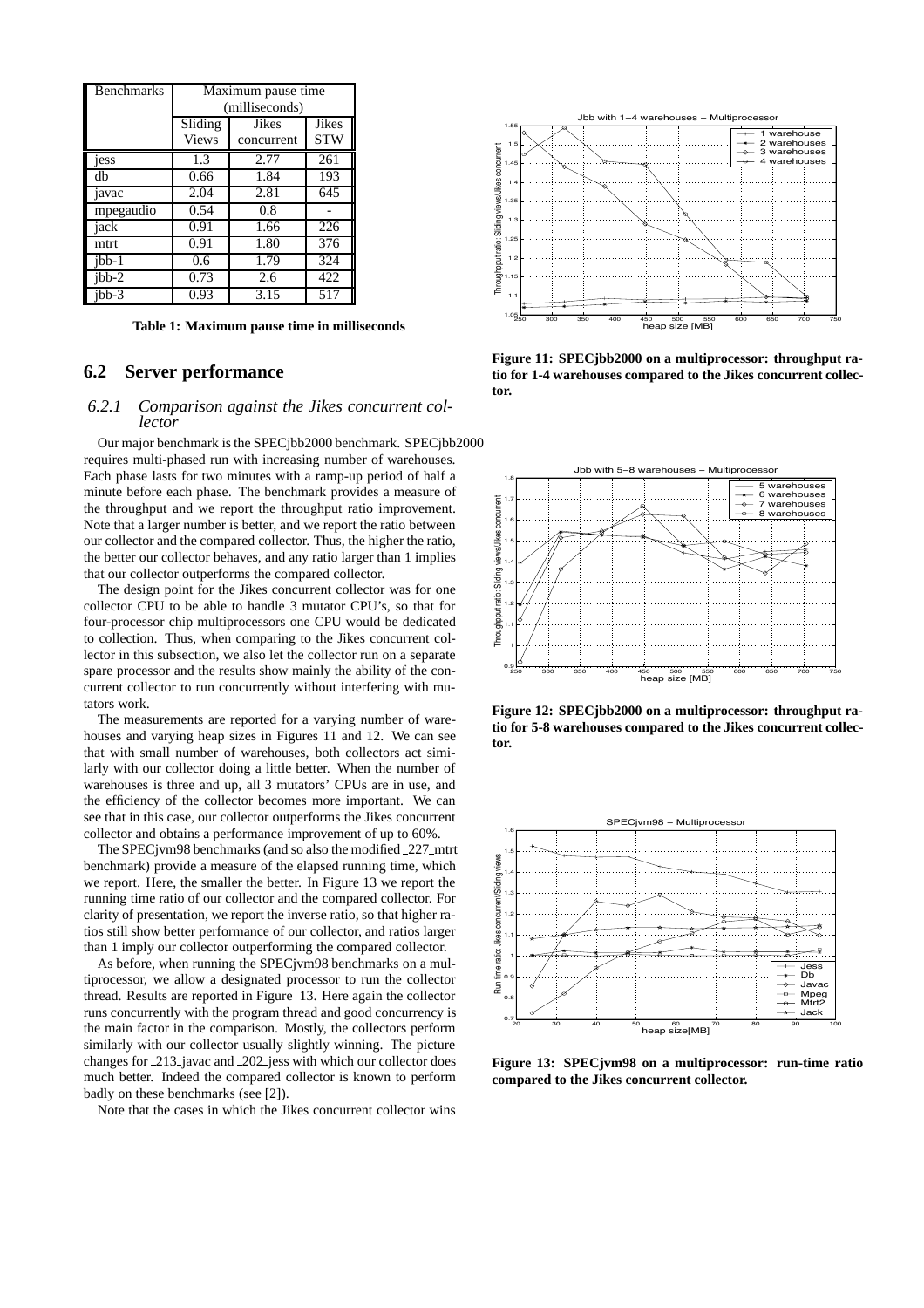with SPECjvm98 as well as with the modified 227 mtrt measurements presented below, is when the heap is tight. The reason for worse results on small heaps is that during those runs, we get short in memory (on both collectors), and so mutators are sometimes halted waiting for a collection cycle to terminate (and supply free space). These measurements demonstrate the superiority of reference counting (employed by the Jikes concurrent collector) for such settings. When frequent collections are performed, the tracing collector still has to trace the whole heap and sweep it, whereas the reference counting collector only needs to run over the latest modifications (in order to update the reference counts) and free the unreachable space. Note however, that this phenomena occurs only in highly stressful conditions. Normally, mutators are halted only in order to perform handshakes.

We do not include results for the 201 compress benchmark since its allocation activity is not significant.

Next, we report the measurements for the modified 227 mt-rt benchmark. We modified it to work with a varying number of threads (4, 6, 8, 10 threads) and the resulting throughput measures are reported in Figure 14. Note that a run with two threads appear with the SPECjvm98 measurements (reported as mtrt2 in Figure 13). Once more we allow a designated processor to run the collector thread, however since all 3 mutator CPU's are in use, the collector's efficiency plays the major factor in these measurements. Here, again, we can see that with small heaps the compared collector wins. As before, this happens because of the superiority of reference counting in a setting where frequent collections are required.



Figure 14: modified  $.227$  mtrt results on a multiprocessor com**pared to the Jikes concurrent collector.**

## *6.2.2 Comparison against Jikes STW collector*

We have compared our collector performance over the SPECibb2000 benchmark and SPECjvm98 benchmarks also against the Jikes STW collector. However, when comparing against the Jikes STW collector with four and up mutators (on our 4-way machine), our collector did not run on a spare processor but rather shared a processor with the program threads. Note, nevertheless, that we gave the collector (in this case) the highest priority, so that when a collection is triggered the collector would always get enough CPU.

The measurements of the SPECjbb2000 benchmark are reported for a varying number of warehouses and varying heap sizes in Figures 15 and 16. We can see that with a small (1-3) number of warehouses (when our collector runs on a dedicated processor), both collectors have similar throughput, except for 3 warehouses for small heap sizes, where the Jikes STW collector is slightly better.

Figure 16 shows that when running 4-8 warehouses over small heap, the Jikes STW collector outperforms our collector. This is the expected cost of running concurrently with program threads and using a write barrier. However, on large enough heap sizes, the compared collector is only slightly (3%-10%) better than our collector. The reason for the bad results over small heap sizes is that on those sizes our collector sometimes get short in memory, and so mutators are sometimes halted waiting for a collection cycle to terminate (and supply free space). In those cases the superiority of a parallel collector (over a concurrent collector) is expressed: the parallel collector always exploits all 4 CPUs, while our on-the-fly collector uses only one until free space is supplied.



**Figure 15: SPECjbb2000 on a multiprocessor: throughput ratio for 1-3 warehouses compared to the Jikes STW collector.**



**Figure 16: SPECjbb2000 on a multiprocessor: throughput ratio for 4-8 warehouses compared to the Jikes STW collector.**

The measurements of the SPECjvm98 benchmark are reported in Figure 17. Here, our collector thread runs on a designated processor (i.e., the number of virtual processors is one more than the number of threads used by the benchmarks). The Jikes STW collector runs on the same number of CPU's (gaining efficiency from running the collector in parallel on them all). It can be seen that usually the collectors perform similarly. When running 213 javac and 227 mtrt with smaller heap sizes, our collector performs worst, for the same reasons described above: utilizing only one of two CPUs (three in case of 227 mtrt) when mutators are stucked due to lack of free space.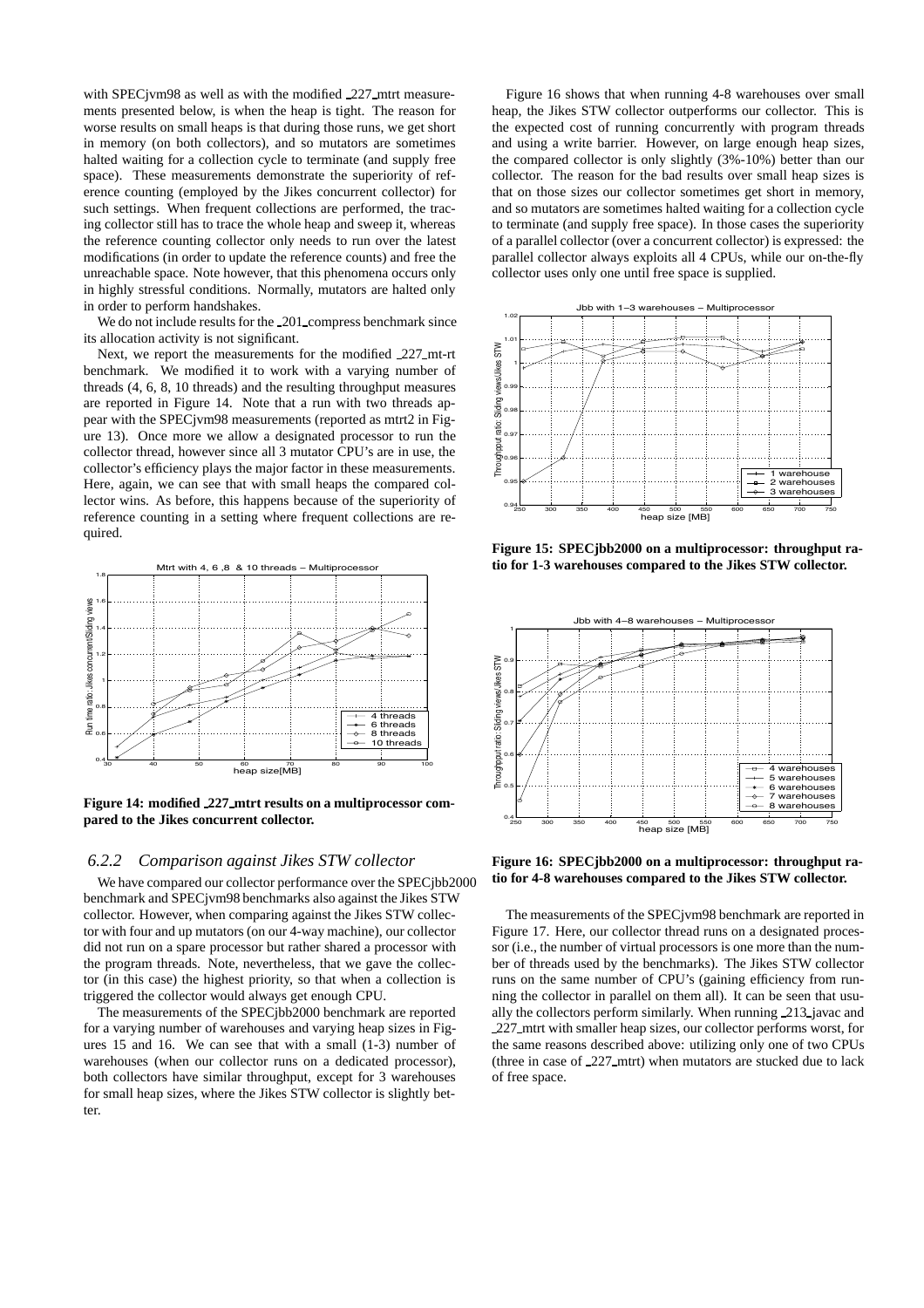

**Figure 17: SPECjvm98 on a multiprocessor: run-time ratio compared to the Jikes STW collector.**

| <b>Benchmarks</b> | percent | percent | percent | fraction |
|-------------------|---------|---------|---------|----------|
|                   | trace   | not     | not     | of       |
|                   | is on   | traced  | dirty   | logging  |
| compress          | 2.9     | 86.4    | 4.5     | 1/894    |
| jess              | 5.9     | 3.3     | 3.8     | 1/13210  |
| db                | 1.92    | 0.56    | 4.24    | 1/219354 |
| javac             | 17.1    | 11.0    | 33.3    | 1/160    |
| mpegaudio         | 0.04    | 86.0    | 4.6     | 1/64099  |
| jack              | 4.2     | 10.6    | 1.4     | 1/16572  |
| mtrt2             | 13.2    | 3.4     | 5.4     | 1/4116   |
| $ibb-1$           | 2       |         | 8.6     | 1/8336   |
| $ibb-2$           | 6.1     | 17.8    | 8.8     | 1/1033   |
| $ibb-3$           | 23.3    | 17      | 8.5     | 1/299    |

**Table 2: write-barrier: fraction of write-barrier executions that take the long path (on average)**

### **6.3 Collector characteristics**

#### *6.3.1 Write-barrier measurements*

The write-barrier (Figure 2) minimizes the number of object logging by using 3 filters. Table 2 shows the effect of each of those filters. Only write-barrier executions that pass those 3 filters would actually log non-null pointers of the modified object. The measurements were taken while the collector ran on a separate spare processor. The SPECjvm98 benchmarks were run with a 64MB heap size and SPECjbb2000 (with 1,2,3 warehouses) was run with a 256MB heap size.

Recall that logging should be done only from the time local roots are marked till the tracing is done. The second column shows the percentage of write-barrier executions that occur during this time. Those executions would pass the first filter (TraceOn flag was on). One can see that usually, as the number of mutators increases, the percentage of write-barrier executions that occur during this time increases, since memory is consumed faster making the collector run on a larger fraction of the overall time.

As objects that were already traced during the collection should not be logged, the third column shows the percentage of writebarrier executions in which the object (to be modified) was not yet traced, thus, this percentage of write barrier executions pass the second filter (given that it passed the first filter). Normally, a large fraction of pointer updated are initializations of newly allocated objects. As can be seen, for most benchmarks a vast majority of the objects (on which the write-barrier is executed) were already

| <b>Benchmarks</b> | Heap | update  | mark  | snoop   | overall  |
|-------------------|------|---------|-------|---------|----------|
|                   | size | buffers | stack | buffers | overhead |
| <sub>1</sub> ess  | 64   | 0.26    | 0.05  | 0.12    | 0.43     |
| db                | 64   | 0.28    | 0.15  | 0.07    | 0.5      |
| javac             | 64   | 0.73    | 0.22  | 0.11    | 1.06     |
| jack              | 64   | 0.13    | 0.55  | 0.07    | 0.75     |
| mtrt.             | 64   | 0.15    | 0.55  | 0.14    | 0.84     |
| $ibb-1$           | 256  | 0.07    | 0.02  | 0.02    | 0.11     |
| $ibb-2$           | 256  | 0.17    | 0.02  | 0.05    | 0.24     |
| $ibb-3$           | 256  | 0.34    | 0.02  | 0.12    | 0.48     |
| $ibb-4-8$         | 256  | 0.36    | 0.02  | 0.13    | 0.51     |

**Table 3: Space overhead as a percentage of heap size**

traced. This can be explained by the fact that new objects are created black.

Since any object is logged at most once per collection, the fourth column shows the percentage of write-barrier executions in which the object was actually logged, given that it was not traced yet and the collector is currently tracing. This is the fraction of objects that pass the third filter (out of those which passed the first and second filter). The low percentage indicates that objects are usually modified many times. The write barrier makes sure that only one of those modifications take the long path of the write barrier.

The fifth column shows the fraction of write barriers that run the long path out of the number of all write barriers executed during the run. The measurements show that each one of the 3 filters is essential for making the long path write-barriers executions rare.

#### *6.3.2 Write-barrier buffers' size*

The space overhead consumed by the thread local buffers depends on the behavior of the application. In this section we provide some measurements providing some insight on this overhead for the benchmarks we ran. In table 3 we present the space consumed by these size-varying structures for each of the benchmarks. The numbers reported are the maximum sizes required throughout the execution. The second column presents the maximum overhead of the write-barrier buffers, the third column presents the maximum overhead of the *markStack* used for the traversal of the heap and the forth columns presents the maximum overhead of the *snoop* buffer. The last column summaries the total buffers' overhead.

The size of the buffers depends on application behavior. Specifically, the write-barrier buffers' size depends on the time consumed by the tracing phase (since the write-barrier is active only during the tracing phase), and on the number of processors used to run mutators during the tracing phase (if more processors are used to run mutators, then more objects are logged). For multithreaded benchmarks we report the overall space used for all buffers by all mutators. The measurements show that the space overhead is negligible compared to the heap size. Note that with SPECjbb2000, when the number of warehouses (mutators) go up, the volume of activity goes up and so does the space overhead of the buffers. Since we use a 4-way machine, only 3 mutators may run concurrently with the tracing operation, thus, above 3 warehouses, this overhead remains steady.

### *6.3.3 Profiling measurements*

Our collector comprises of 4 phases: getting roots, tracing, sweeping and preparing for the next collection. Table 4 shows the percentage of time that the collector spends at each one of those phases. As can be seen, at least 97% of the collector work is spent on tracing and sweeping, while the other 2 phases are minor. The distri-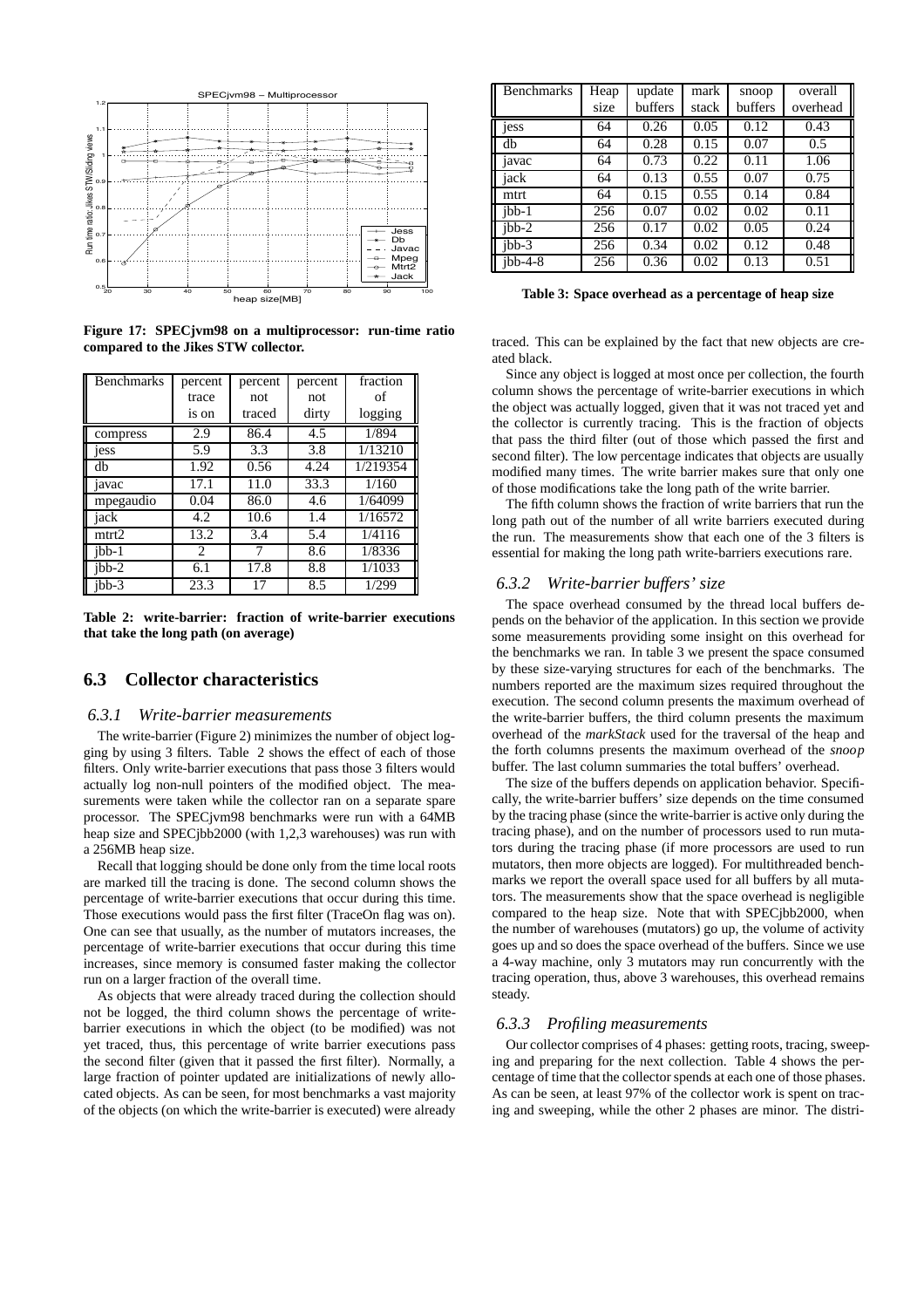| <b>Benchmarks</b> | percent | percent | percent | percent |
|-------------------|---------|---------|---------|---------|
|                   | get     |         |         | prepare |
|                   | roots   | trace   | sweep   | next    |
| <sub>1</sub> ess  | 0.97    | 39.7    | 57.39   | 1.91    |
| db                | 0.53    | 40.48   | 56.73   | 1.94    |
| javac             | 0.77    | 57.71   | 39.13   | 2.36    |
| mpegaudio         | 2.19    | 84.38   | 12.76   | 0.66    |
| jack              | 0.9     | 34.85   | 63.02   | 1.22    |
| $m$ trt $2$       | 0.7     | 54.28   | 43.89   | 1.1     |
| $ibb-1$           | 0.29    | 25.03   | 74.13   | 0.55    |
| $ibb-2$           | 0.26    | 28.45   | 70.21   | 1.08    |
| $ibb-3$           | 0.37    | 49.55   | 47.62   | 2.45    |

**Table 4: Percent time spent on each collection phase**

bution between the tracing and the sweeping phases differs among the different benchmarks. It depends on the size of the live objects' graph and the amount of objects' freeing.

The measurements were taken while the collector ran on a separate spare processor. The SPECjvm98 benchmarks were run with a 64MB heap size and the SPECjbb2000 benchmark (with 1,2,3 warehouses) was run with a 256MB heap size.

## **6.4 Client performance**

Although our collector is targeted at servers running on SMP platforms, as a sanity check, we also measured its performance against the Jikes concurrent collector and the Jikes STW collector on a uniprocessor. The behavior of the collector on a uniprocessor may demonstrate its efficiency. We measured our collector on a uniprocessor with the SPECjvm98 benchmark suite and the results appear in Figures 18 and 19. It turns out that our algorithm is better than the Jikes concurrent collector in almost all tests, and that its throughput does not fall below 80% of the Jikes STW collector's on most of the tests. These measurements do not serve much more than a sanity check since the compared collectors are also not targeted at running on a client machine.



**Figure 18: SPECjvm98 results on a uniprocessor compared to the Jikes concurrent collector.**

## **7. CONCLUSIONS**

We presented a novel on-the-fly mark and sweep garbage collector with low latency and high throughput. We have implemented our collector on the Jikes Research JVM running on a 4-way IBM Netfinity server and compared the behavior of our collector with the Jikes stop-the-world collector and the Jikes concurrent collec-



**Figure 19: SPECjvm98 results on a uniprocessor compared to the Jikes STW collector.**

tor (both supplied with the Jikes JVM package). Comparisons to the Jikes stop-the-world collector show that the pauses have been reduced by a factor of at least 200. The longest pause measured between all runs of our collector was 2ms. When comparing the throughput with the stop-the-world collector, we see an anticipated reduction of throughput of around 10%. Comparing to the Jikes concurrent collector, we see that the pauses became shorter and the throughput has improved in almost all cases.

### **8. ACKNOWLEDGEMENTS**

We thank David Detlefs and Eliot Moss for useful discussions.

## **9. REFERENCES**

- [1] Bowen Alpern, Dick Attanasio, John J. Barton, Anthony Cocchi, Derek Lieber, Stephen Smith, and Ton Ngo. Implementing Jalapeno in Java. *ACM Conference on Object-Oriented Programming Systems, Languages, and Applications*, 1999.
- [2] D. Bacon, C. Attanasio, H. Lee, V. Rajan, and S. Smith. Java without the coffee breaks: A nonintrusive multiprocessor garbage collector. The *ACM SIGPLAN Conference on Programming Language Design and Implementation (PLDI)*, Snowbird, Utah, June 20-22 2001.
- [3] Mordechai Ben-Ari. On-the-fly garbage collection: New algorithms inspired by program proofs. In M. Nielsen and E. M. Schmidt, editors, *Automata, languages and programming*. Ninth colloquium (Aarhus, Denmark), pages 14-22, New York, July 12-16 1982. Springer-Verlag.
- [4] Mordechai Ben-Ari. Algorithms for on-the-fly garbage collection. *ACM Transactions on Programming Languages and Systems*, 6(3):333-344, July 1984.
- [5] J. DeTreville. Experience with Concurrent Garbage Collector for Mudula-2+. Technical Report 64, DEC Systems Research Center, Palo Alto, CA, November 1990.
- [6] Hans-J. Boehm, Alan J. Demers, and Scott Shenker. Mostly parallel garbage collection. In *SIGPLAN Symposium on Programming Language Design and Implementation*, pages 157–164, June 1991.
- [7] Trishul M. Chilimbi and James R. Larus. Using generational garbage collection to implement cache-conscious data placement. In Proceedings of *the First International Symposium on Memory Management*, volume 34(3) of ACM SIGPLAN Notices, October 1998, pages 37-48.